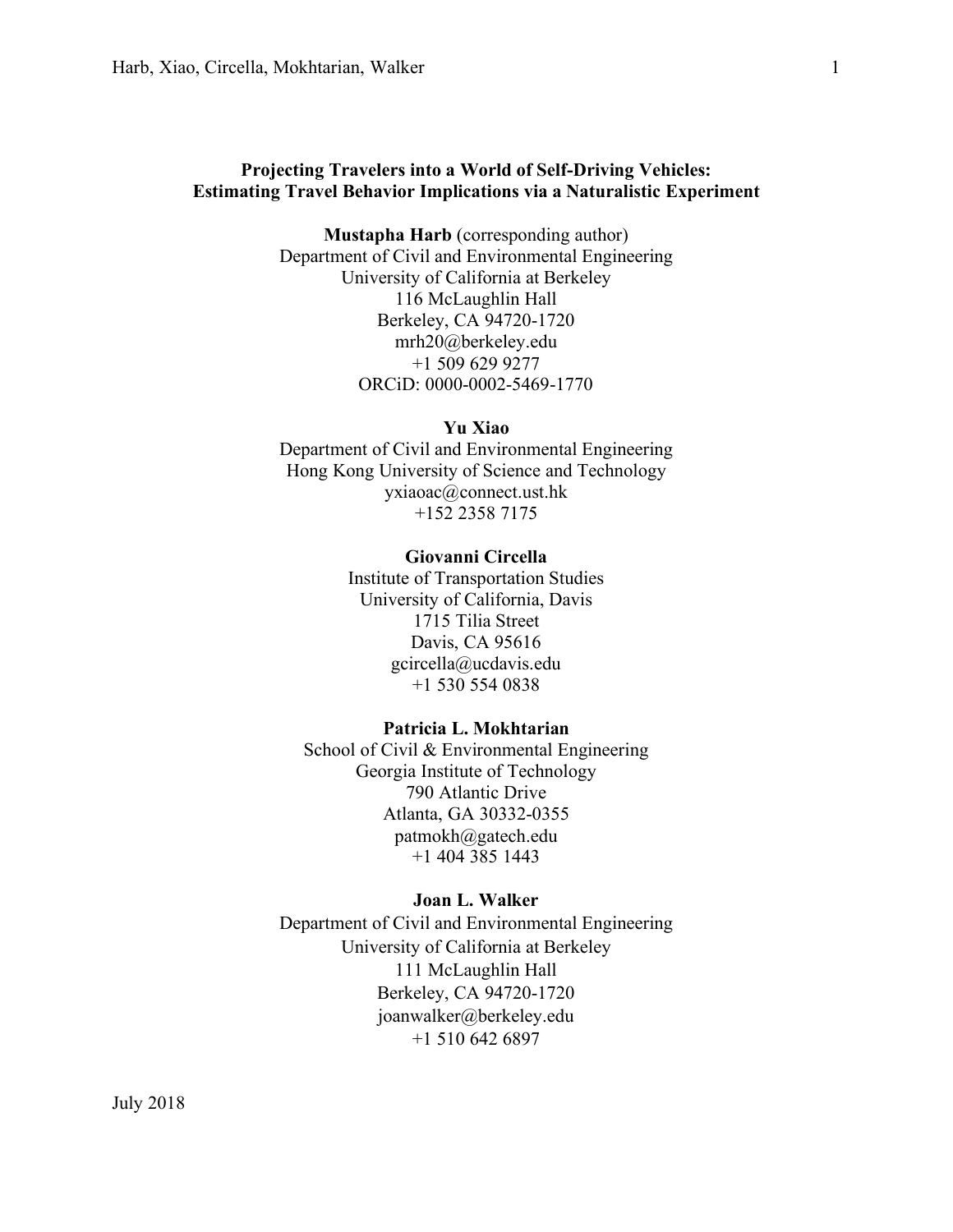# **ABSTRACT**

Automated driving technologies are currently penetrating the market, and the coming fully autonomous cars will have far-reaching, yet largely unknown, implications. A critical unknown is the impact on traveler behavior, which in turn impacts sustainability, the economy, and wellbeing. Most behavioral studies, to date, either focus on safety and human factors (driving simulators; test beds), assume travel behavior implications (microsimulators; network analysis), or ask about hypothetical scenarios that are unfamiliar to the subjects (stated preference studies). Here we present a different approach, which is to use a naturalistic experiment to project people into a world of self-driving cars. We mimic potential life with a privately-owned self-driving vehicle by providing 60 hours of free chauffeur service for each participating household for use within a seven-day period. We seek to understand the changes in travel behavior as the subjects adjust their travel and activities during the chauffeur week when, as in a self-driving vehicle, they are explicitly relieved of the driving task. In this first pilot application, our sample consisted of 13 subjects from the San Francisco Bay area, drawn from three cohorts: millennials, families, and retirees. We tracked each subject's travel for three weeks (the chauffeur week, one week before and one week after) and conducted surveys and interviews. During the chauffeur week, we observed sizable increases in vehicle-miles traveled and number of trips, with a more pronounced increase in trips made in the evening and for longer distances and a substantial proportion of "zero-occupancy" vehicle-miles traveled.

Keywords: Travel Behavior, Self-driving Vehicles, Naturalistic Experiment, Chauffeur, VMT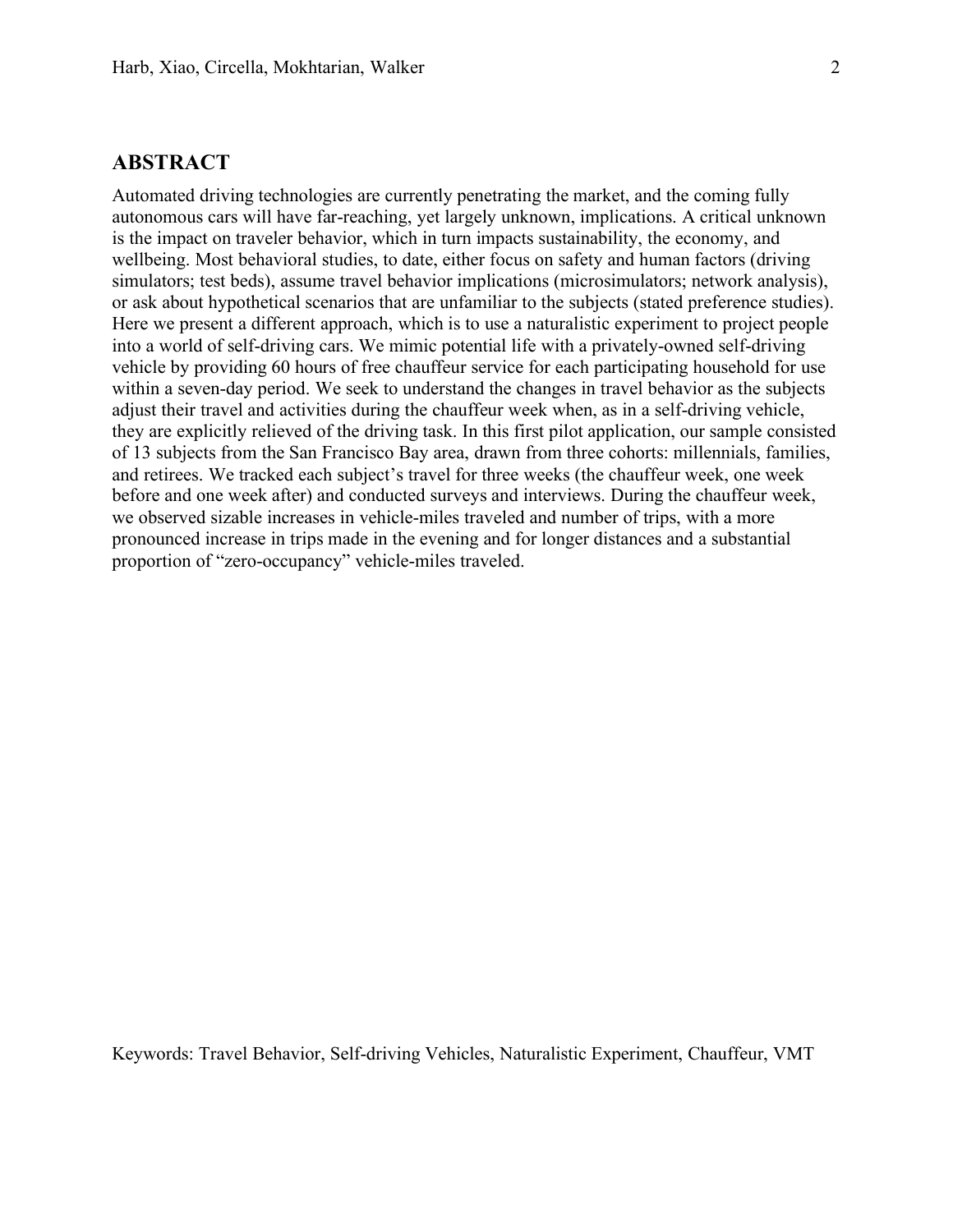### **INTRODUCTION**

"Every new transportation technology affects the geography of communities and the structure of people's lives. Self-driving cars is such a technology. Just like freeways shaped past cities and lifestyles, self-driving vehicles will remake the metropolis once again" (Walters and Calthorpe 2017). While the date of market entry of fully self-driving cars that do not require human backup is uncertain, the reality is not. More and more automated features are being introduced into new vehicles currently on the market, self-driving cars are operating on our roads with a human backup, and fully self-driving vehicles (sans human backup) are operating under controlled environments. Tesla reports 780 million miles have been driven using its Autopilot; Uber and Volvo have shared, self-driving cars deployed in Pittsburg; and Waymo is now operating selfdriving minivans in a suburb of Phoenix without a human backup. Governments in the US and around the world are racing to develop the necessary legislation that embraces the technology while ensuring the safety of its citizens, and planning agencies are struggling to update policies and plans to best realize a future with self-driving cars.

There is much speculation regarding the impact of self-driving cars on the transport system. On one hand, the improvements in safety and efficiency are thought by many to be the answer to our transportation problems, with most images of self-driving car futures implying safe and freely flowing roadways. However, others project a dystopian future where the efficiency improvements, while real, are not enough to counteract the trends of increasing population, increasing urbanization, increasing vehicle-miles traveled per capita, and induced demand. Many believe the key to a utopian future is a shared, self-driving fleet. Each of these futures is purely speculative. While it is not certain which future beckons, there is certainty that human behavior will be central to determining the outcome. And, yet, little is known about how travel will change with self-driving cars.

The literature distinguishes between different levels of vehicle automation. Here we are focused on understanding traveler behavior implications for full automation, where vehicles can operate without any human intervention and without a human in the vehicle. This stage has the potential for the most radical traveler behavior changes, and these implications are the least understood today. The introduction of self-driving cars is expected to catalyze changes in travel behavior, activity participation, and land use. It is hypothesized to affect the value of travel time (e.g., via increased comfort and multitasking) and therefore the amount of travel. It likely will affect the quantity and type of vehicle purchases as well as the related decisions of whether to own a vehicle or opt for models of shared ownership. In the long run, it can affect decisions such as where to live and work, thereby impacting land-use.

It is difficult to predict the future of mobility after the adoption of self-driving vehicles for the simple reason that they do not currently exist. However, it is possible to project people into a world that includes some of the more salient features of self-driving cars. The biggest difference in using a self-driving car, and arguably the feature that will cause the most change in travel behavior, is not having to be behind the wheel personally driving the car or even to be in the car at all as it travels from one place to another. This feature relieves people from the duty of paying attention to the road, allowing them to make better use of their in-vehicle time. Moreover, it permits sending empty cars (zero-occupancy vehicles or ghost cars) on errands like charging the car, picking up a pizza, or dropping off laundry. Finally, it opens up a major new option for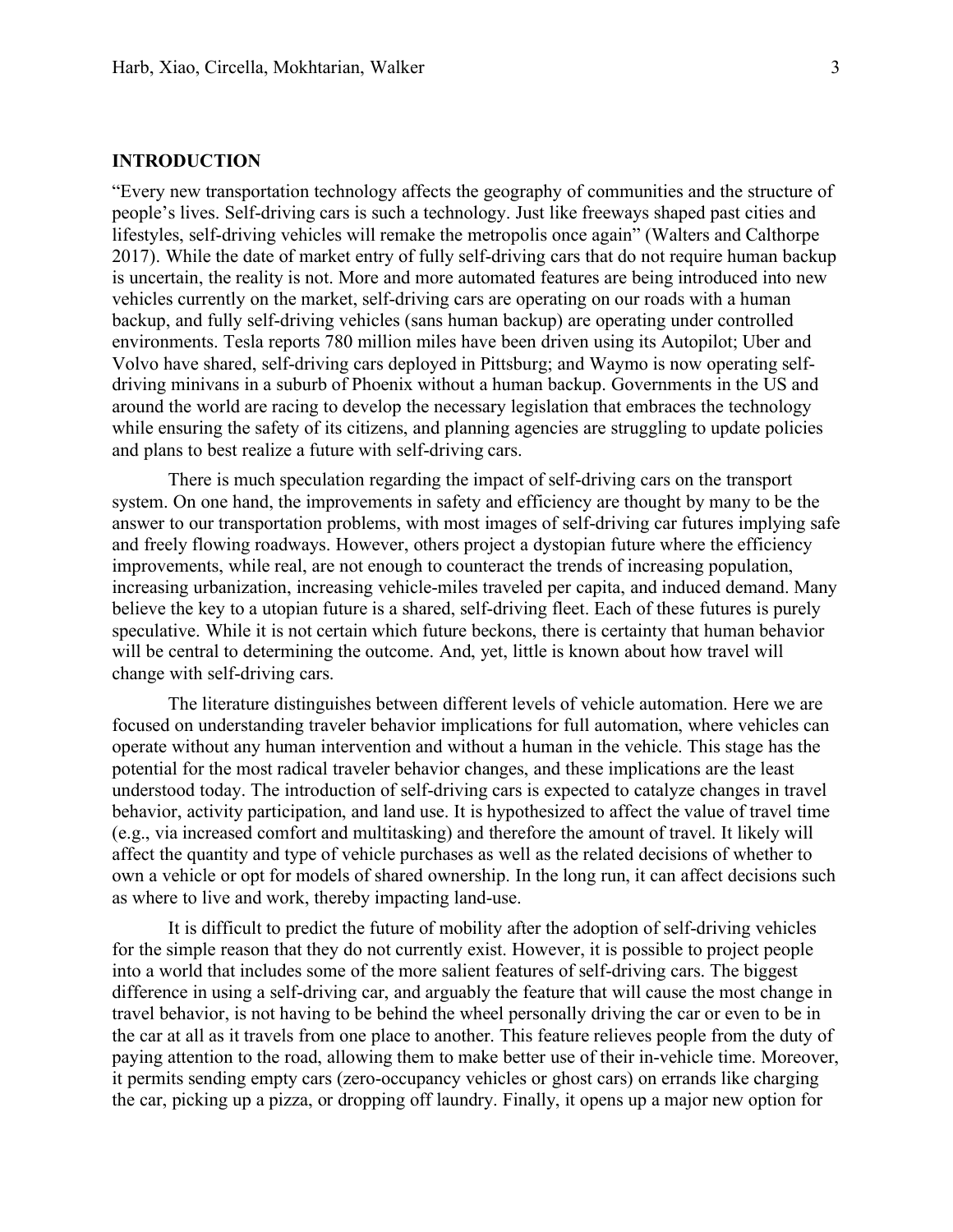individuals with disabilities, individuals without a driver's license, and elderly who can no longer drive or are not confident anymore in their driving ability and reaction time.

Here, we implement via the use of personal chauffeurs a naturalistic experiment that aims to create familiarity with this coming technology that, until a few years ago, lay in the realm of science fiction. Our objective in providing subjects with a personal chauffeur is that we are essentially providing the "software" of a self-driving car, relieving them from the duty of personally driving the car or physically being in the car when the car is making trips. This enables people to experience and act directly on how their travel and activities may change if they were to own a self-driving car<sup>1</sup>, and it allows us to study such potential shifts. We present in this paper results from a beta-test of 13 San Francisco Bay Area households.

### **LITERATURE REVIEW**

Three main approaches are currently being used to gain insight into the potential impacts of selfdriving cars: driving simulators and controlled testbeds, stated preference studies, and simulation based/scenario analysis studies.

Driving simulators and controlled test beds are extremely useful for studying safety and human factors issues associated with a given trip. For example, Jamson et al. (2013) examined multitasking behaviors and fatigue via a driving simulator. However, they are not as useful for investigating impacts on travel and activity behaviors.

Stated preference studies ask subjects to imagine how they would feel toward, pay for, and use automated vehicles in a hypothetical scenario. For example, Schoettle and Sivak (2014) examined multitasking intention; Bansal and Kockelman (2016) examined a host of issues regarding autonomous vehicles, including willingness to pay for automation, potential to adopt shared autonomous vehicles, and intention to move; and Daziano et al. (2017) performed an indepth analysis of willingness to pay for autonomous features. While a valuable technique, particularly to gain initial insight, it is problematic to employ in situations where the context is too far from situations in which the subjects have placed themselves or could consider placing themselves. This is precisely the situation with self-driving cars.

Research using agent-based micro simulators (e.g., large-scale urban travel demand models) and network analysis (e.g., optimizing over the number of vehicles needed to serve a given demand) are particularly relevant to our study, as this literature includes predictions of the magnitude of the vehicle-miles traveled (VMT) increase induced by self-driving cars. Because the behavioral impacts of autonomous vehicles are currently largely unknown, such studies have thus far assumed the travel behavior response either by assuming a fixed demand or making assumptions regarding parameters in a travel demand model. For example, Fagnant and Kockelman (2014) generated demand from a trip-based model under current behavioral conditions, and then performed a network analysis to see how this demand could be served by a shared, self-driving fleet. Their simulation results indicate that the number of cars necessary to

<sup>&</sup>lt;sup>1</sup> A complement to our experiment would be to investigate the travel behavior impacts if people were to make use of a shared fleet of self-driving vehicles (rather than private ownership), and this is left for future research.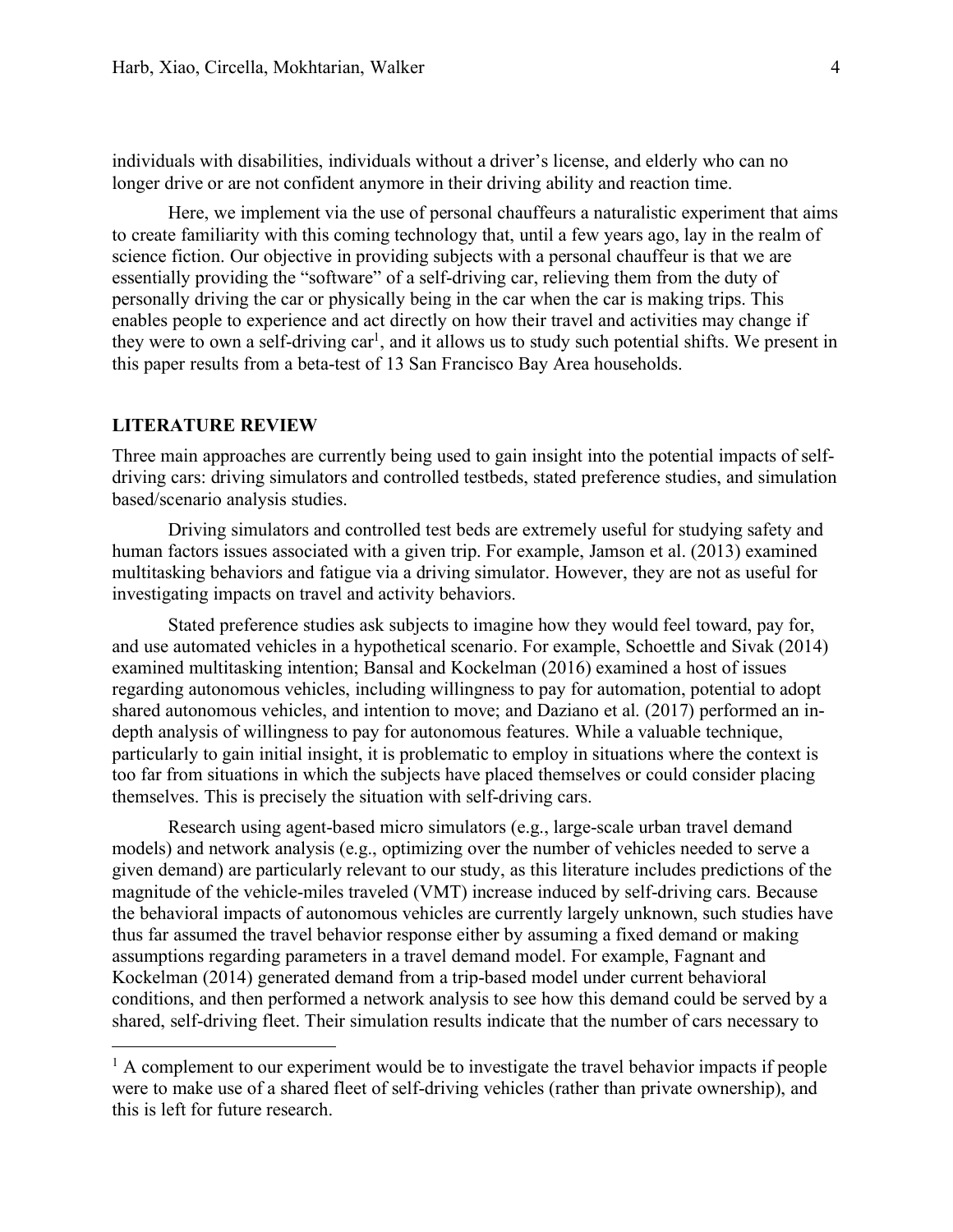serve the demand is drastically reduced (to about 10%) but that the relocation of vehicles between trips leads to a 10% increase in VMT. Schoettle and Sivak (2015) simulated self-driving car scenarios using NHTS travel diary data, where they assumed that a single household vehicle could shuttle between trips made by multiple household members. They found that in the most extreme cases the ability of the car to autonomously return home would result in a 75% increase in VMT.

Rather than focusing on fixed/current demand, another line of research has modified existing travel demand models to reflect potential behavioral and system changes. Childress et al. (2015) modified the PSRC (Seattle) activity-based model to study the impact of privately owned self-driving cars under different scenarios. Their four scenarios were based on assumptions of reduced parking costs, increased operating costs, decreased value of time, and increased network capacity. Their results varied across scenarios with increases in VMT ranging from 4% to 20%. Fehr & Peers (Biersted et al. 2014) also studied the impact of personal self-driving cars on VMT. After making assumptions on market penetration of the technology, level of service of transit, vehicle cost, and highway capacity increase, the results indicate that with a 50% market penetration, private self-driving cars will result in a 5% to a 20% increase in VMT, and this number rises to 35% with full market saturation. Both PSRC and Fehr & Peers assume fairly marginal impacts on travel behavior in that the basic decision protocols and transport system are fairly consistent with the status quo. The International Transport Forum (2015), in their analysis in Lisbon, pushed the status quo farther in terms of the behavioral assumptions and the transport system configuration. They made assumptions on the demand for the technology, the quality of service of public transit, the trip generation process, parking, car sizes, and the market penetration of the technology. Their results vary by scenario, with their most extreme outcome arising from the case of 50% market penetration of single-passenger self-driving taxis, which leads to a VMT increase of 90%.

These examples illustrate the extent of the assumptions necessary to run these simulations and the wide discrepancy across the literature of the predicted increase in VMT: from a low of 4% to a high of 90%. Further, key assumptions regarding the travel and activity behavior modifications are largely unknown and untested. Notably, Childress et al. (2015) point out that "this behavior [decrease of VOT], of course, has not been revealed or even stated by drivers, and at this point is speculation based on other modes of transport." Our objective with this experiment is to provide more directly revealed evidence regarding the potential travel behavior impacts of self-driving vehicles to inform the otherwise untested assumptions of future studies.

### **EXPERIMENTAL DESIGN**

The key components and flow of the experiment are presented in Figure 1. First, both subjects and chauffeurs were recruited and onboarded. Next came the heart of the experiment: the three weeks of tracked travel, with the chauffeur intervention occurring in the middle week. The literature (Gertler et al. 2011) suggests that such a three-week format, particularly when occurring over a relatively short time period, allows us to treat the two status quo weeks as a control for the treatment week. An online survey was administered before and after the three travel weeks. Each of these components is described in more detail below.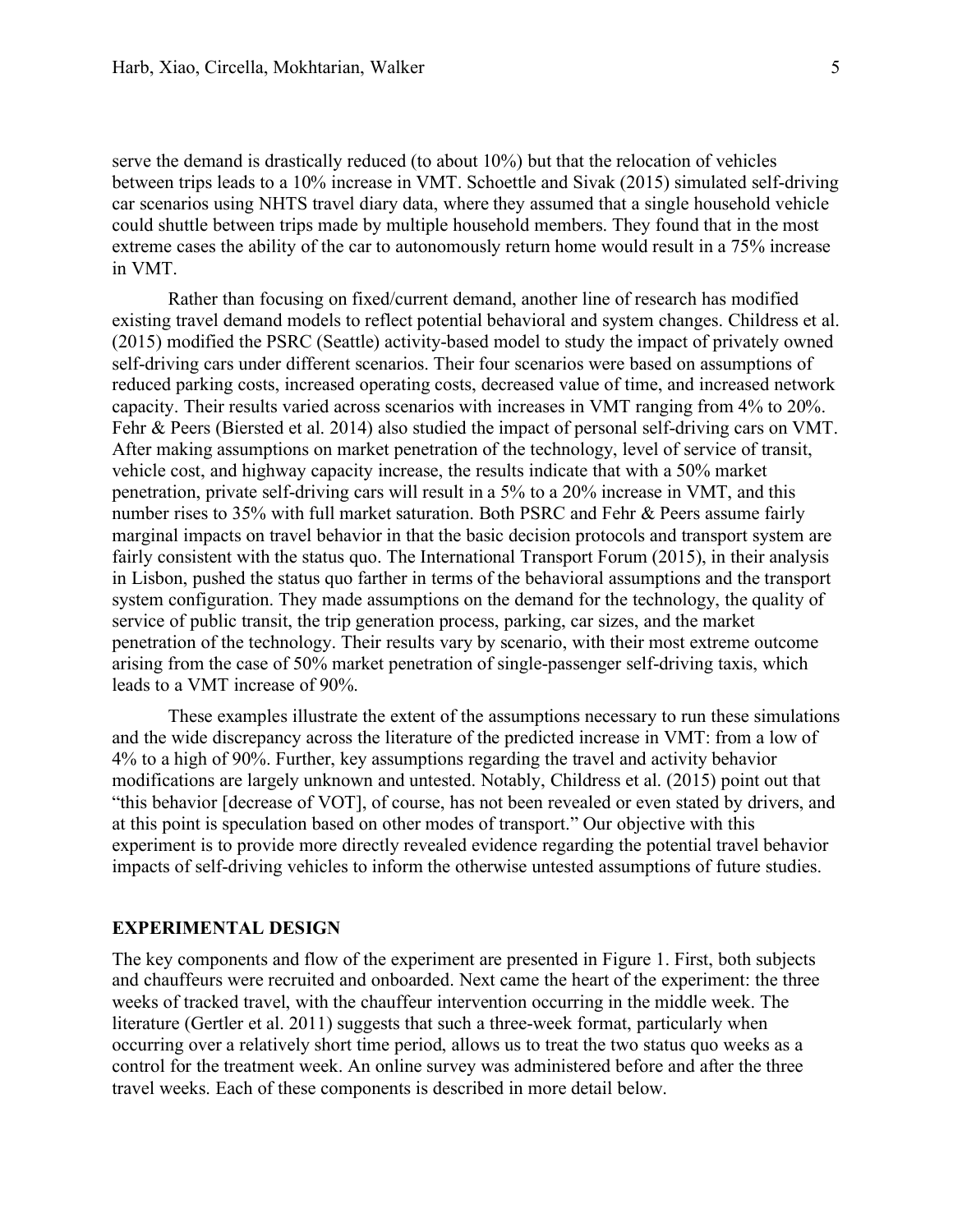

## **Subject Recruitment and Onboarding**

Our objective was to recruit a sample that would be illustrative (albeit not necessarily representative) of people who would potentially own self-driving cars. Given resource constraints, we chose to target three different cohorts that represent distinct lifecycle stages: Millennials, Families, and Retirees. We hypothesized that the impact of self-driving vehicles may vary across the cohorts as they have markedly different lifestyles. For example, Millennials may rely more on ride-hailing services than other generations. For Retirees, time of day and trip length may be relatively more important factors. For Families, kids and their activities are often a priority.

We recruited subjects via a number of channels. We posted advertisements to a UC Berkeley Facebook group, a Nextdoor neighborhood social network, and a retirement community newsletter. We also recruited via word of mouth from our research group and our subjects. Subjects who responded to our recruitment were screened to ensure that they met all of the following criteria:

- Be 18 years or older,
- Live within the 9-county San Francisco Bay Area,
- Possess a current driver's license and currently drive,
- Own a private car and don't currently use a chauffeur, and
- Possess a mobile phone with location services.

For subjects who met the criteria, we started the onboarding process. We continued recruiting until we reached our target number of 4 subjects within each cohort (and we ended up with 5 retirees). A key to the success of the experiment is that the subject understands what a selfdriving car is and its potential benefits, and how a personal chauffeur simulates these. For this purpose, subjects took part in a 30-60 minute one-on-one entrance interview via telephone. The household member who participated in this interview is deemed the "**primary subject**." The primary subjects were informed about the experiment. They were given information on selfdriving cars, and they were informed of the potential errands that the technology will be able to run and that the chauffeur will be able to run these errands for them as well. The aim of the interviews was also to have subjects in a futuristic mindset before they are provided with the service, potentially minimizing the time it takes subjects to get used to their new "self-driving car." We also requested that other adult household members formally participate in the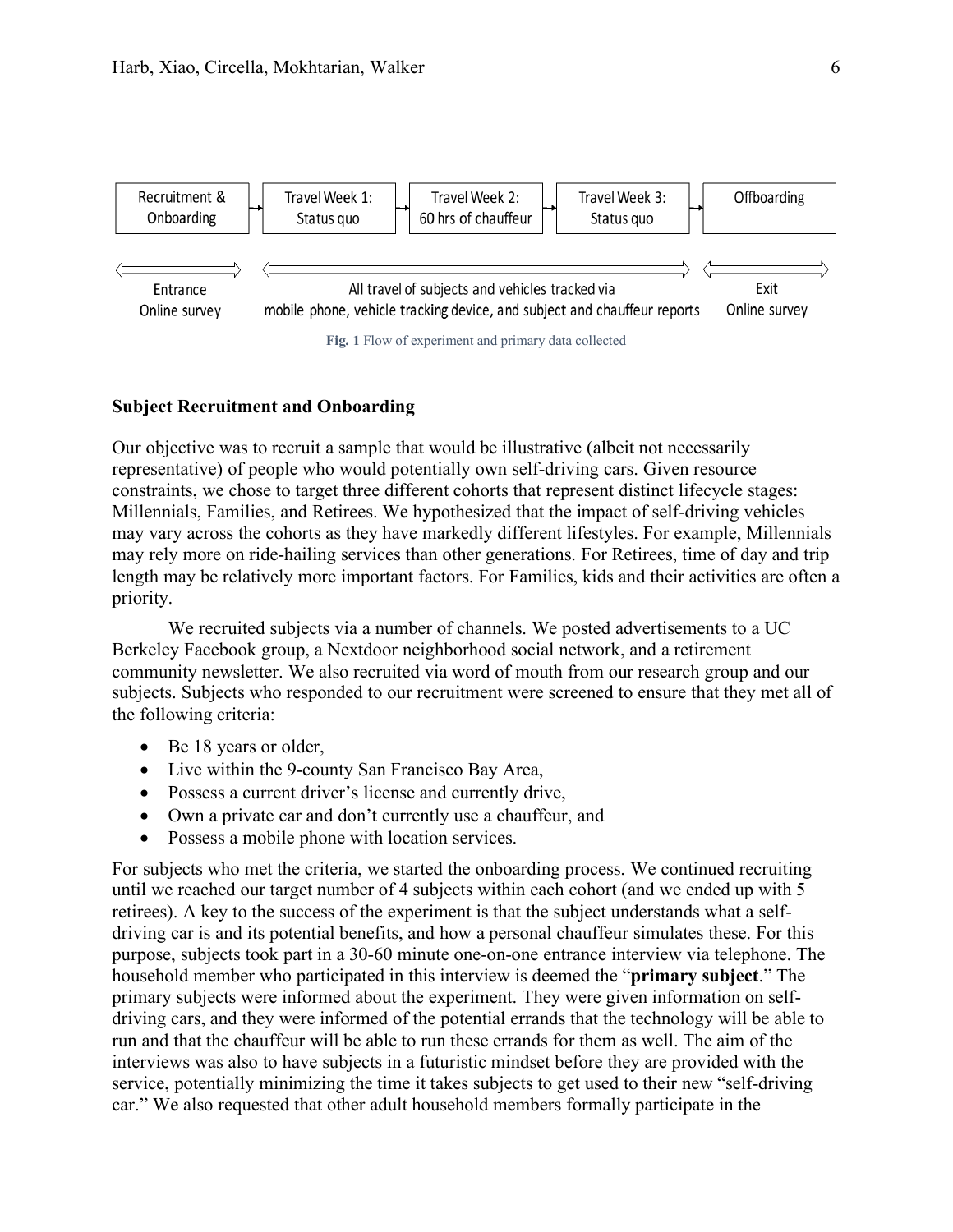experiment so that we could collect survey data from them and track their movements, although this wasn't required.

The subjects were asked to choose a typical three-week period void of special events such as holidays or travel. They were instructed to choose only one vehicle in the household to be used by the chauffeur and not have the chauffeur jump between multiple vehicles. This vehicle is deemed the "**primary vehicle**." Further, they were allowed to loan the service to friends or family, but if doing so, they had to loan the primary vehicle along with the chauffeur. While our experiment does not consider the additional purchase price of a self-driving car, the subjects are covering the full operating costs of their vehicles which is the relevant (marginal) cost considered in personal travel decisions once the vehicle is purchased.

#### **Chauffeur Recruitment and Onboarding**

Different chauffeur solutions were investigated, and the decision was to use a designated driver service that provides chauffeurs for hire using customer-owned vehicles (*Dryver*). A unique relationship with the company was established to ensure it could accommodate our experiment. The advantages of our chauffeur service include the use of the subject's car (reducing the costs of the experiment and making costs and the experience more realistic for the subject) and the liability being covered by the company rather than the research team, which eased the approval process from UC Berkeley. Similar to the subjects, chauffeurs took part in a one-on-one entrance interview where they were instructed about the experiment they would be participating in, as well as the technology and all its features that they would be simulating. The chauffeur was with the owner's vehicle at all times during the 60 allocated hours and served at the beck and call of the owner. The cost of the chauffeur service totaled roughly \$1,250 per household.

### **Data Collection - Tracking**

All primary subjects and other household members taking part in the study installed a tracking app on their smartphone (*Moves*). The app uses the phone's GPS to passively and continuously record all trips, and distinguishes between ones made by active modes (walk and bike) and by "transport" modes (personal car, transit, Uber/Lyft, friend's car, etc.) without any input from the subject.

A vehicle tracking device (*Automatic*) was installed in the on-board diagnostic (OBD) port of the primary (i.e., chauffeur) vehicle. The device cost \$150, raising the total per household cost to \$1,400. The vehicle tracker collects data on the origin and destination, timing, and route of each trip. It consistently and continuously records and stores the data, ensuring no loss in data throughout the three-week period.

Participating subjects were also asked to complete a log sheet to note any trips made by any form of public transit or by a non-personal vehicle (Uber/Lyft, friend's car, etc.) to compensate for the limitations of the smartphone tracking app. Similarly, chauffeurs were asked to fill out a log sheet to track the number of people in the car and who was being chauffeured (the owner, a friend, a family member, zero-occupancy trip, etc.).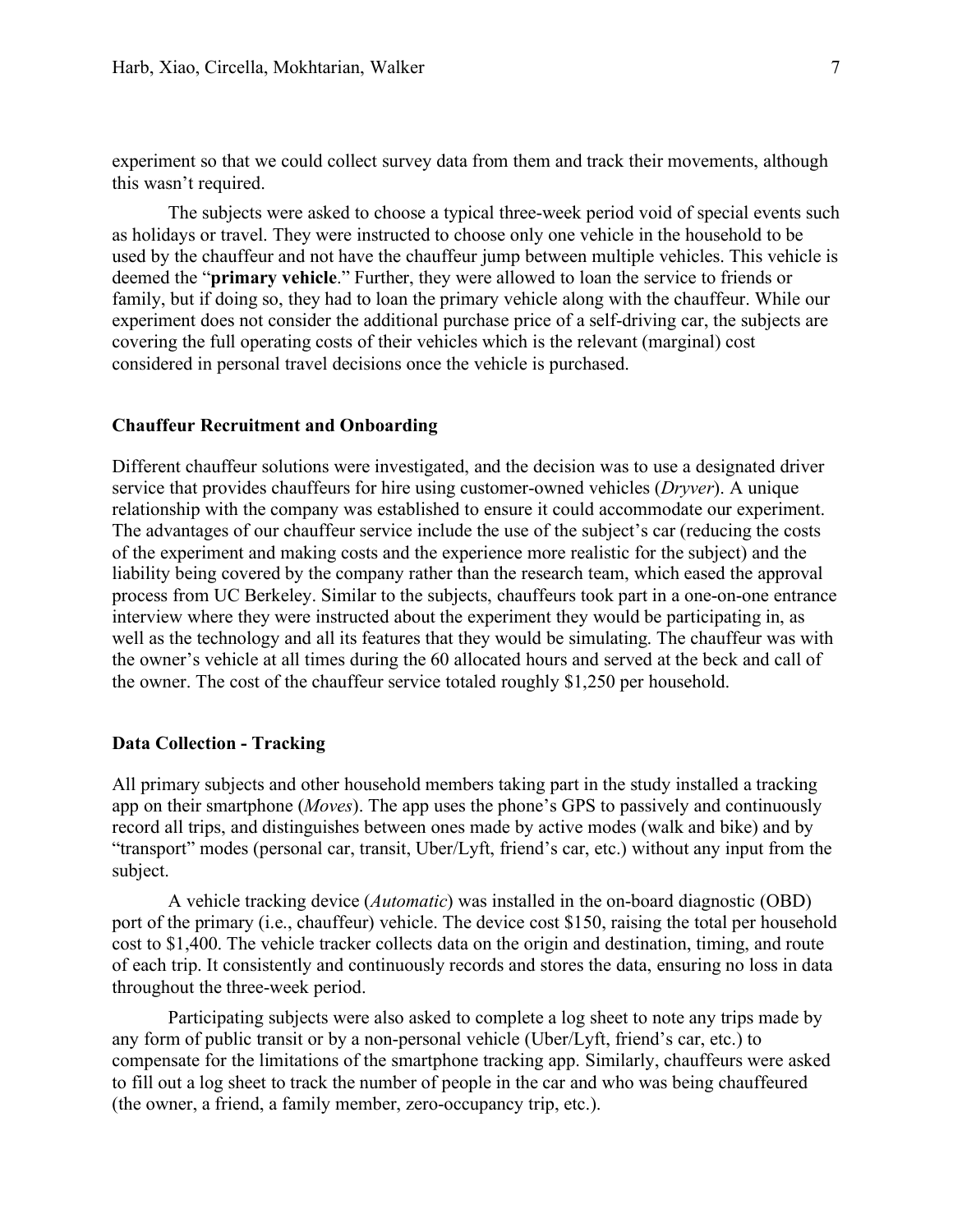Finally, data from all these sources were joined to form a single data set that includes all trips made by the primary subject (including trips made by modes other than the personal vehicle) and all trips made by the primary vehicle (regardless of who is in the car).

Methods of tracking and trip logging were systematic and consistent throughout the three weeks and for all 13 subjects.

### **Data Collection – Surveys**

All primary subjects as well as other adult household members formally taking part in the study first took an online entrance survey that collected information on demographics, typical travel patterns, well-being, and knowledge of self-driving cars and attitudes toward the technology. They also completed an exit survey, which was similar to the entrance survey and included an extra section that asked subjects about their experience with the simulated self-driving car experience.

#### **RESULTS**

We report results from the 13 primary subjects (1 per participating household), excluding any other participating family members from this analysis as their participation was not consistent across the households. While admittedly a small sample, we present what we believe are the first results from an experiment aimed at capturing the impact of self-driving vehicles on activity and travel in a naturalistic setting. Further, this serves as a beta test for a larger experiment (currently in preparation), and the small sample has the advantage of being able to supplement the quantitative data with personal interactions with each subject. Our first subjects started the experiment on May 29, 2017, completing the experiment three weeks later. By August 7, 2017, all subjects had finished the experiment.

#### **Subject Socio-Demographics**

The beta test sample turned out to be diverse in some aspects but homogeneous in others. The participants collectively represented both genders (5 males and 8 females), different ages (from 19 to 78) and cohorts (millennials, families, retirees), several income levels (from < \$25K to \$200K+), and different household sizes (from 1 to 5) and relationship statuses. However, the level of education was homogeneous with almost all subjects having at least some level of college education, and most with a college degree. This is not too surprising given that our recruitment effort reached a relatively wealthy retirement community, a relatively wealthy neighborhood in the San Francisco bay area, and UC Berkeley affiliates. The average age of the millennials was 22, the average age of the families was 38, and the average age of the retirees was 73. Two families had minors in their household, one family had a college-student child with her own vehicle, and the other family was a couple sharing one household vehicle. Four of the retirees were single females, and one was a couple. As for the millennials, three of them were single, and one often carpooled with her boyfriend.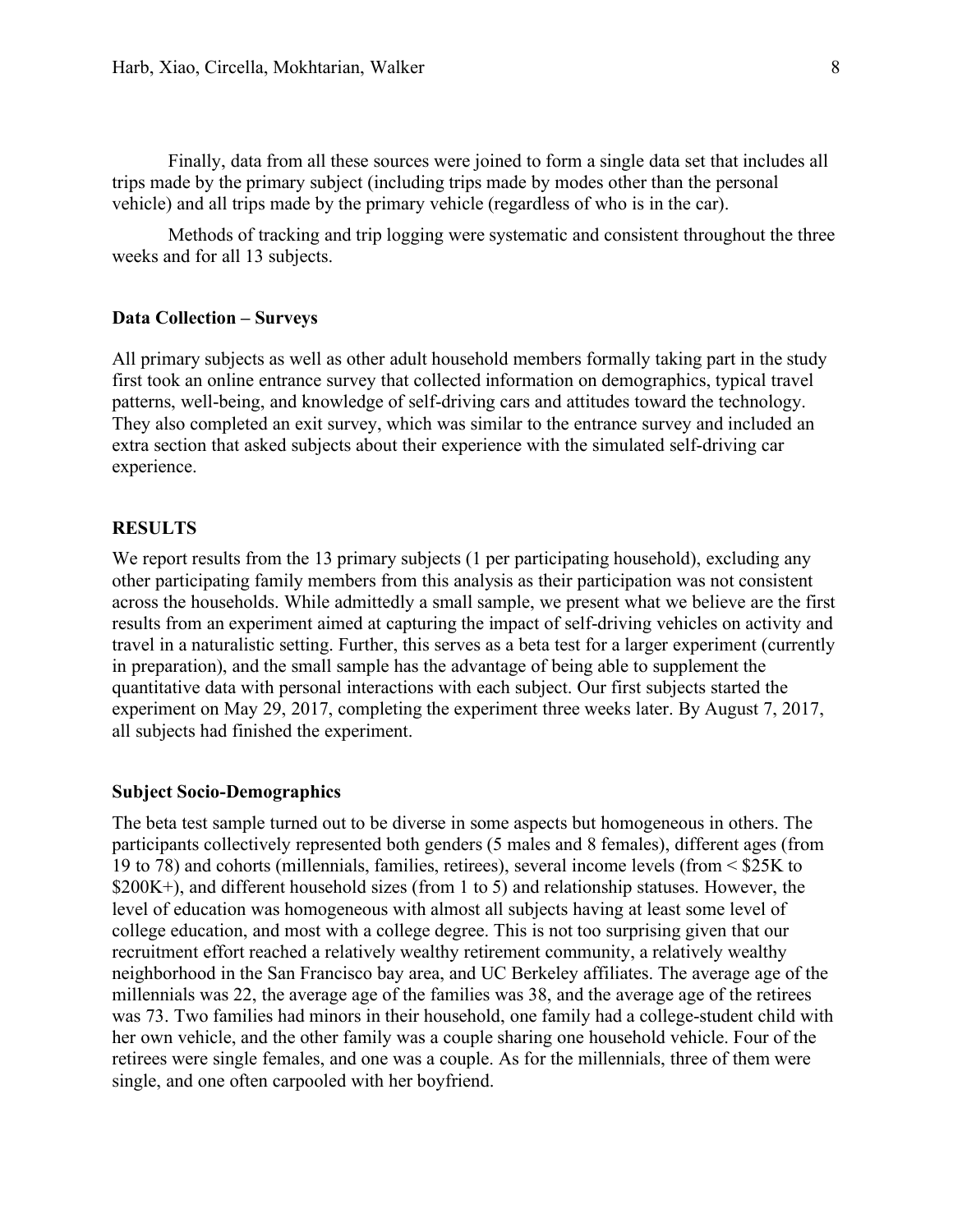#### **Impacts on Travel Behavior**

Here we present the key findings regarding how the self-driving car simulation experiment impacted travel and activity behavior in our sample. The results are plotted in Figure 2 and Figure 3. Figure 2 presents more detailed VMT results for all 13 primary subjects (in no particular order) to provide a sense for each individual in the sample. In this figure, we focus on the VMT of the primary vehicle (whether or not the primary subject was in the car) in combination with the VMT of the primary subject (whether or not via the primary vehicle). The VMT is broken down into three components: i) VMT by the primary subject, whether in the primary vehicle or not (although nearly all travel by the primary subject was in the primary vehicle throughout the full three weeks); ii) VMT of the primary vehicle when it was driven without the primary subject but with some other non-chauffeur person (e.g. a friend or a family member), and iii) VMT when the chauffeur vehicle was traveling with only the chauffeur (i.e., a zero-occupancy trip in a self-driving world). Figure 3 summarizes the impacts on a number of key travel dimensions for each cohort and for the sample as a whole. As can be seen in both figures, the two control weeks are fairly similar to each other and distinctly different than the chauffeur week. Accordingly, we focus the analysis on comparing the chauffeur week to the *average* of the pre-chauffeur and post-chauffeur weeks. The key findings are described below.

# *Finding 1: VMT increased for 85% of the subjects (by amounts ranging from 4% to 341%), and the total VMT from the sample increased by 83% overall.*

As shown in Figure 2, while total VMT decreased slightly during the chauffeur week for the first subject, and hardly changed (on average) for the second subject, the remaining 11 subjects increased their auto travel. The increases in total VMT during the chauffeur week ranged from a low of 4% for one of the Millennials (from 532 to 554 miles) to a high of 341% for one of the Retirees (from 117 to 516 miles), with an overall increase of 83% for the entire sample (from 3,344 to 6,118 miles).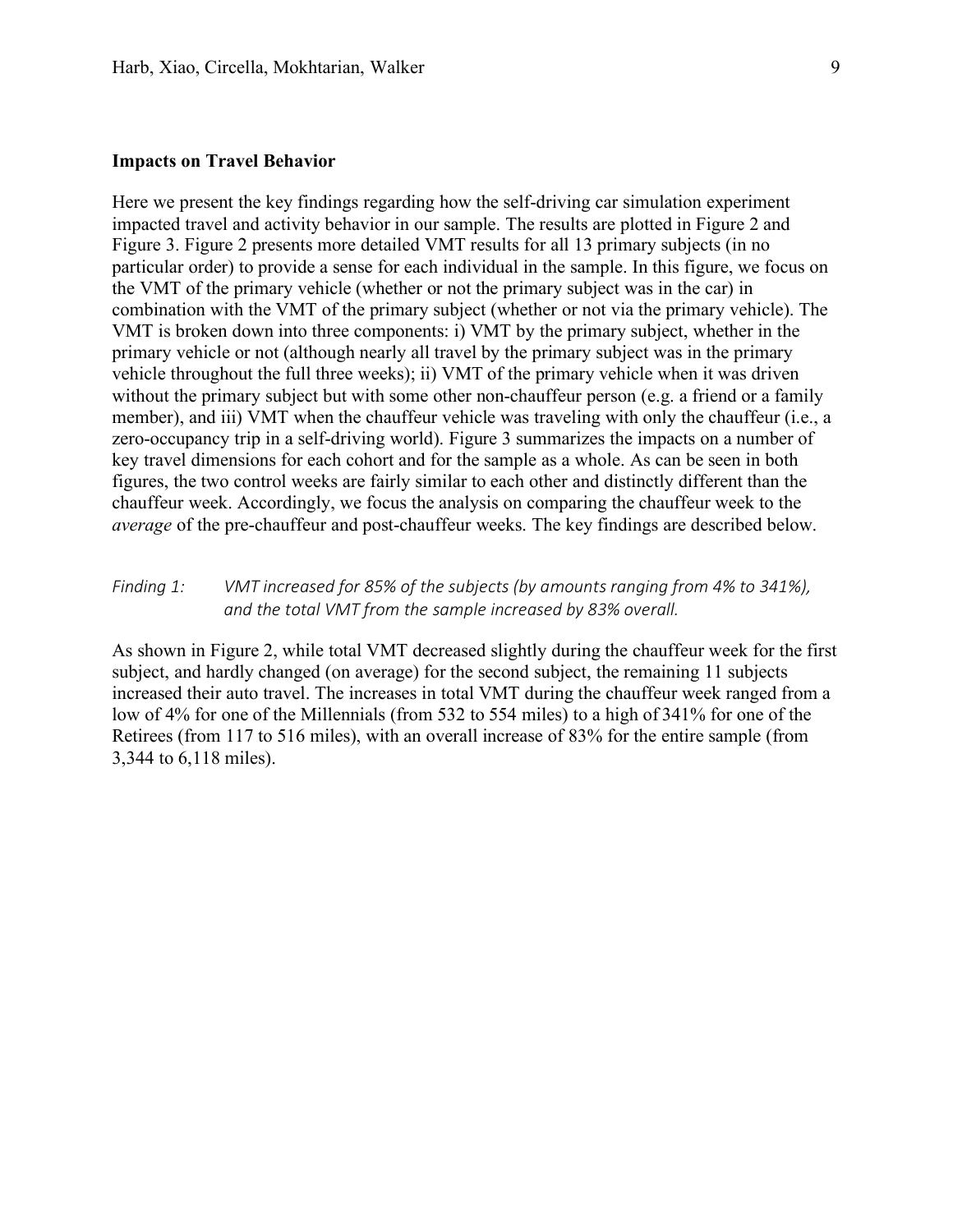

VMT of prime vehicle with no one other than the chauffuer in the car

VMT of prime vehicle without the prime subject but with another non-chauffeur person

VMT of prime subject (whether in prime vehicle or not)

#### **Fig. 2** VMT reported for all primary subjects over each of the three weeks

Our entry and exit surveys provide further insight into these VMT shifts. We asked a wide array of questions to assess views and attitudes toward self-driving vehicles. The responses from the entry survey suggested that subjects would most likely travel more during the chauffeur week. Factors leading to more travel that were ranked most influential by the subjects were: 1) productivity, i.e. people will be able to multitask and make use of their travel time as well as enjoy their commute, 2) zero-occupancy vehicles, i.e. people will be able to send cars out on errands like picking up the groceries, parking, or refueling without having to be present in the car, and 3) convenience, i.e. people will not have to drive and accordingly they are willing to travel on longer leisure trips, or even if under the influence of alcohol and at night when they would be too tired or sleepy to drive themselves.

Our entry and exit interviews also provide further insight. For example, during the recruitment interview, one of the Retirees said that she thought she would not make a good study subject because she spends most of her time inside the neighborhood making short trips. However, when provided with the chauffeur, she increased her auto travel more than three folds. In the exit interview, this subject initially indicated that it was the "novelty" factor that led to such an increase— "I had a chauffeur so I wanted to use it!" However, she followed by saying that with the chauffeur she was able to take longer trips that she had been wanting to take for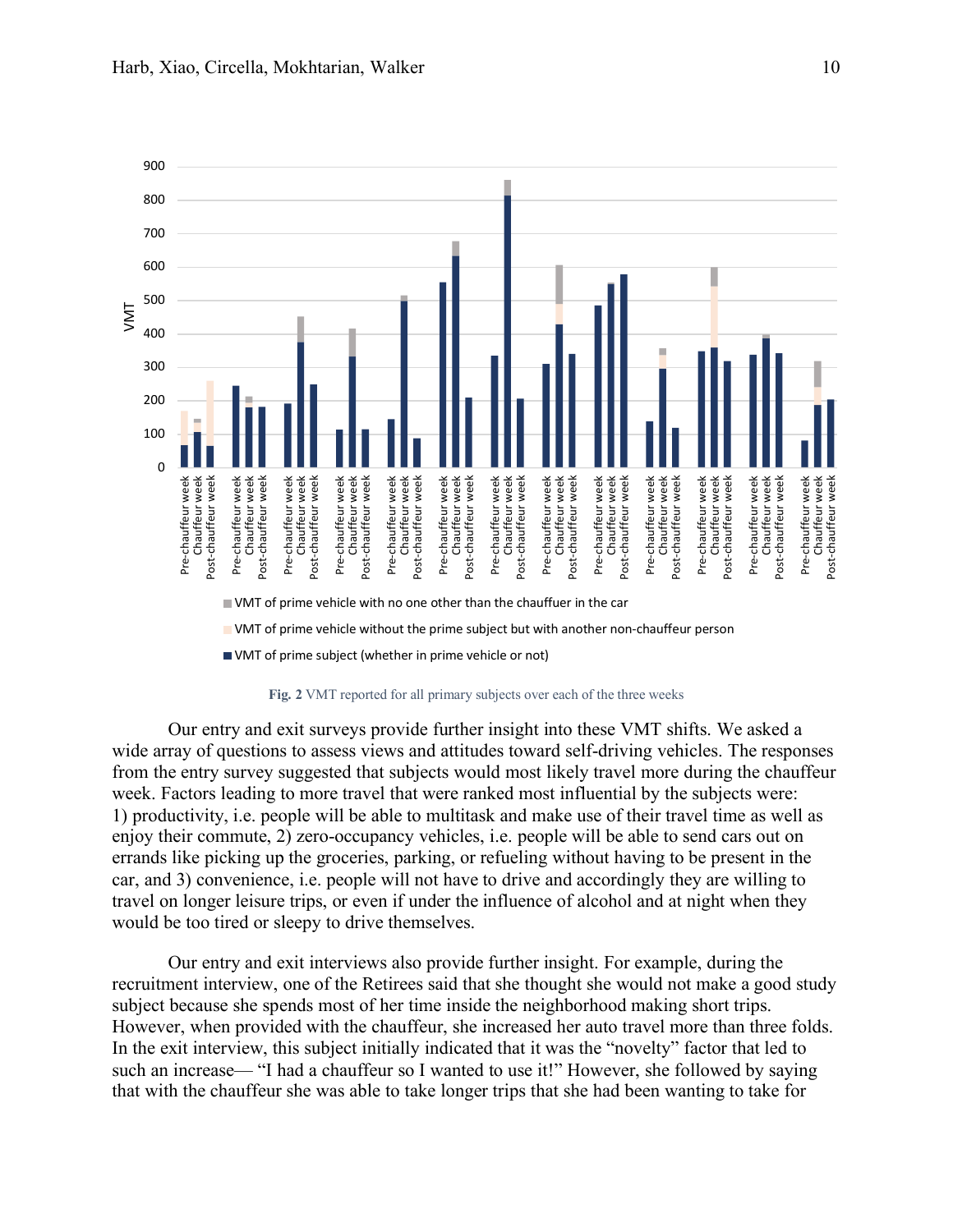some time but had not done so when she had to drive herself. So, while there was a novelty factor there was also the release of latent demand related to lowering the burden of driving.

# *Finding 2: All subjects sent the car off without them either for errands and/or to escort family/friends, which made up 34% of the total induced VMT; 61% of which was "zero-occupancy" miles (i.e. errands).*

At some point during the chauffeur week, all 13 of our subjects sent their "self-driving car" out on errands, with some subjects doing it more frequently than others. There was a wide range of trip purposes, including looking for parking after being dropped off at a destination, sending the car home to wait to be called for pickup, picking up the laundry or a meal, and picking up friends and family while the primary subject was at work or at home. For one Millennial (a single female) and one Family (a family with two minor children), a substantial portion of the induced VMT was from trips taken while the primary subject was not in the car. For the Millennial, running errands (zero-occupancy vehicle) and loaning the car to friends make up 48% and 21% of the induced demand, respectively. For the Family, running errands and driving the kids around without a parent make up 22% and 69% of the increase in VMT, respectively. Looking at the entire sample, sending the car off without the primary subject (the two lighter colors in Figure 2) accounted for 34% of the total increase in VMT (i.e. 943 of the 2,277 miles induced), 61% of which occurred with only the chauffeur in the vehicle (i.e. 582 of the 943 miles). Confirmation via the exit interviews indicated that most (if not all) of this extra VMT was not simply shifted from another vehicle (either within or outside the household) but indeed induced VMT.

# *Finding 3: Activity patterns changed, with people taking more trips (on average 58% more), traveling more in the evenings (on average 88% more trips after 6 pm), and taking longer trips (on average 91% more trips longer than 20 miles).*

The increase in VMT partially results from Finding 2 above, but also results from a shift in activity patterns as summarized in Figure 3. Overall, 58% more trips were taken in the chauffeur week (Figure 3b). Further, there was a 91% increase in trips longer than 20 miles (Figure 3c) and 88% more trips taken in the evening after 6 PM (Figure 3d).

The entrance survey provides more insight into these changes. Related to driving at night, 11 subjects indicated that once they own a self-driving car, they are more likely to participate in more leisure activities after dark because they would not need to drive themselves, and 12 subjects indicated that they would travel more even when they are tired. Moreover, 3 subjects, one from each cohort, indicated that they have a physical condition or anxiety which prevents them from traveling or limits how long they can travel at night. Related to the distance of trips, 11 subjects agreed that they would be more comfortable if they did not have to do the driving, and 12 subjects agreed that they would travel to more distant leisure activities once they own a self-driving car. While increasing the ease of auto travel is hypothesized to impact people's residential choice in the future, only two of our subjects indicated in their exit survey that they believe self-driving cars will result in the relocation of their residence.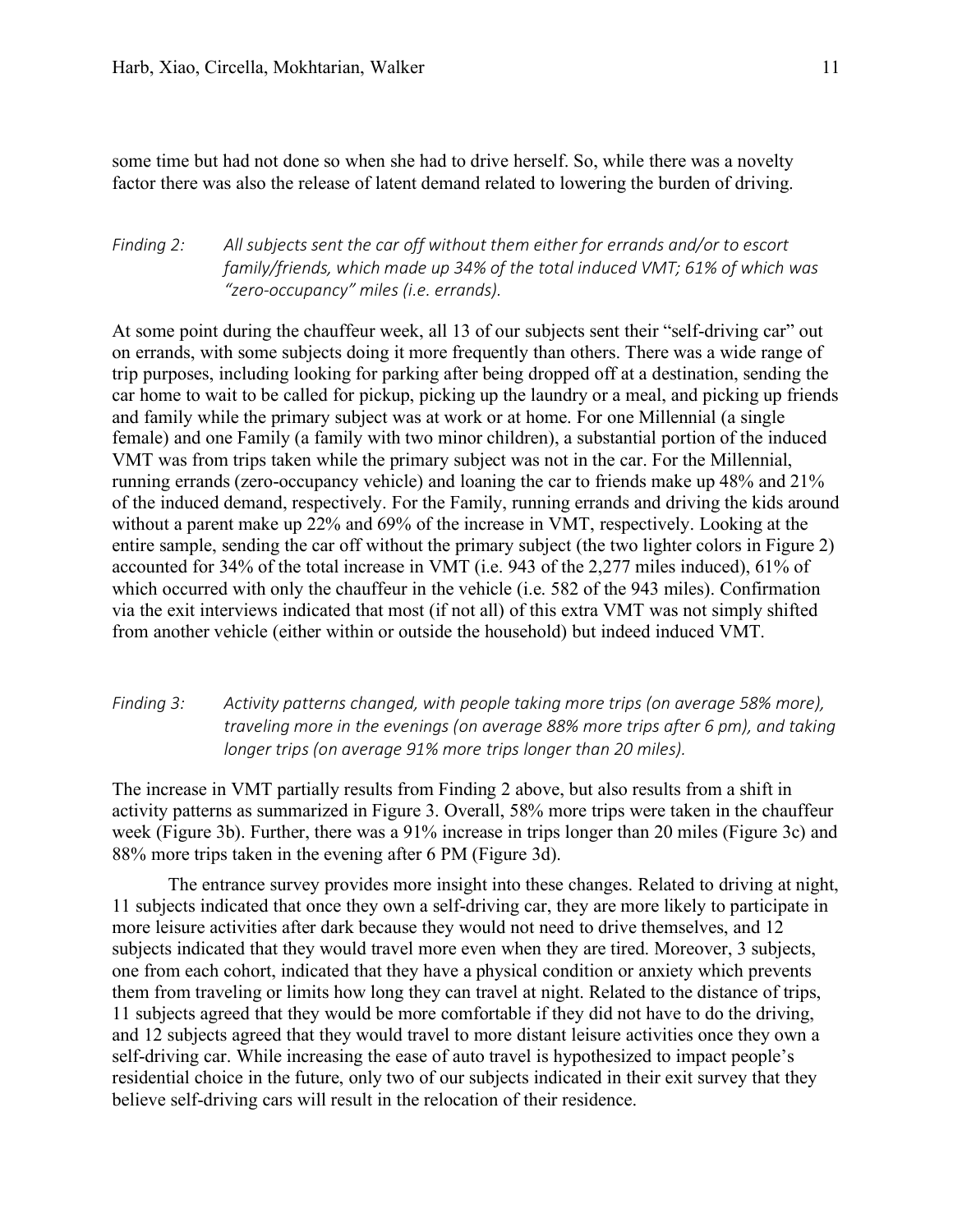

**Fig. 3** Shifts in weekly travel and activity patterns for the three cohorts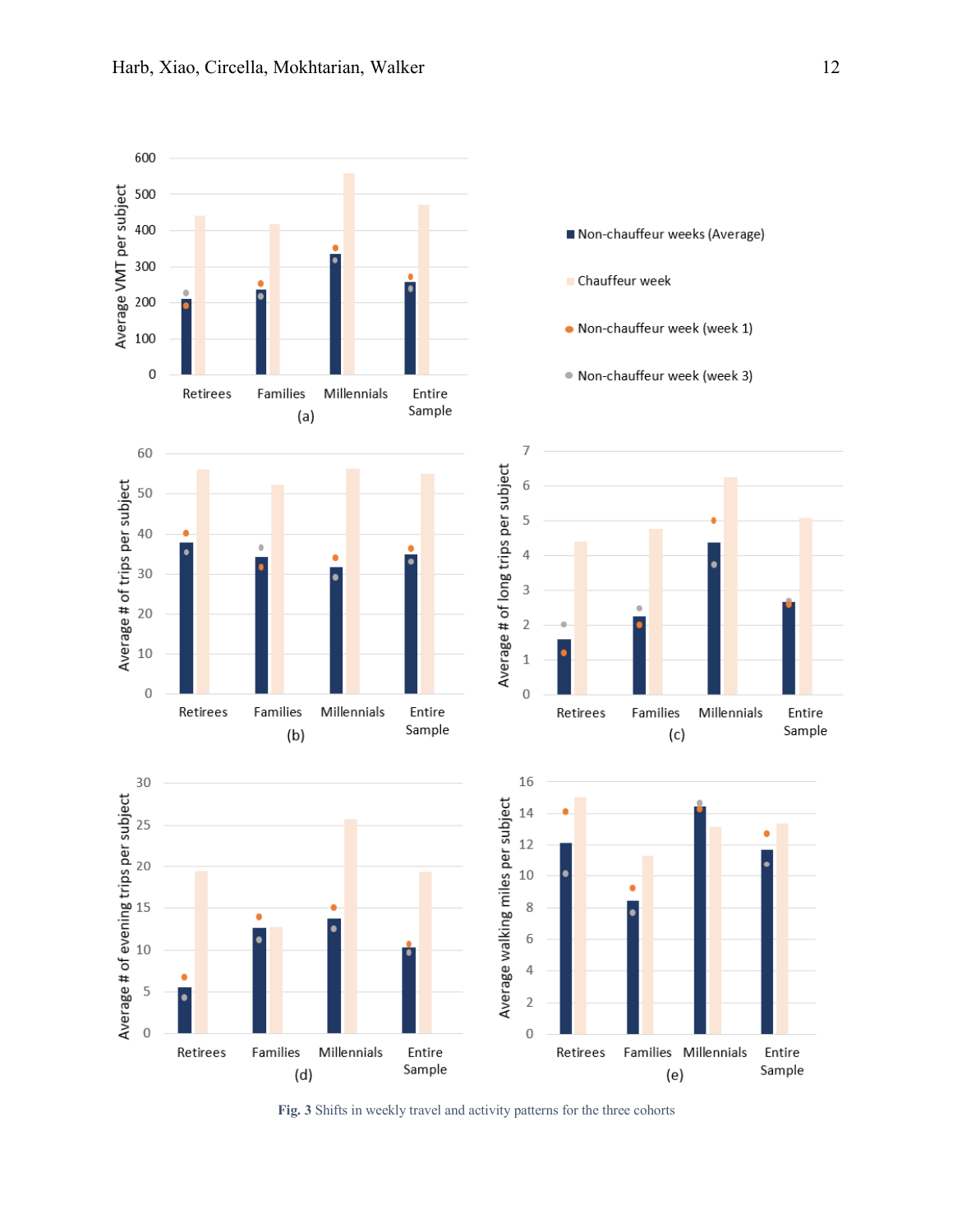*Finding 4: The Impact on walking was not clearly directional, with 30% of subjects decreasing their walking (on average by 31% of miles walked) and 70% of subjects increasing their walking (on average by 37% of miles walked).*

Figure 3e presents the change in miles traveled by walking during the non-chauffeur versus chauffeur weeks as calculated via the smartphone tracking app. (The results are for 10 subjects since the smartphone app did not work for three of the subjects). It is interesting that this is the only result we have thus far uncovered that is not clearly directional. In this case, 7 subjects increased their walking distance during the chauffeur week, ranging from a 10% to an 80% increase; while 3 subjects, one from each cohort, decreased their walking, ranging from a 28% to a 32% decrease. Further, this statistic showed the greatest variability between the two nonchauffeur weeks. The decrease in walking is hypothesized to be due to replacing walking trips with driving trips and also the pick-up/drop-off feature of not having to walk to access the car. On the other hand, the increase in walking is hypothesized to be due to the more active lifestyle that the self-driving car enabled as represented by the increase in vehicle trips. In our entry survey, when subjects were asked if they are concerned that self-driving cars will decrease the exercise they get from active transportation, only two agreed with this statement, while the rest either disagreed or strongly disagreed.

### *Finding 5: There were substantial differences across the cohorts.*

While a small sample, it is still interesting to note the differences we observe across the three cohorts included in the study. The travel behaviors in the non-chauffeur weeks seem to follow expectations. The retirees drove the fewest miles, although they made a higher number of trips (and therefore shorter trips on average). The retirees traveled substantially less in the evening than the other two cohorts. The millennials traveled the most miles, including (by far) the most long trips. The millennials were also most active in terms of walking, followed by the retirees. The families fell in the middle on all measures except for walking, where they were the lowest.

As with the status quo behaviors, the relative impacts of the self-driving vehicles on the different cohorts are also not surprising. While the retirees traveled the least in terms of VMT, long trips, and evening trips in the non-chauffeur weeks, they increased the most on all three of these measures in percentage terms. Safety, as the retirees highlighted in their exit interview, is of major concern to this demographic as they no longer trust their driving skills as they did before, especially at night. For families, in particular the ones with minor children, the factor that influenced the change in travel behavior the most was the freedom the self-driving car gave the children, which made up a substantial share of the increased travel (Figure 2). All cohorts, however, enjoyed the convenience of having someone else run errands for them while they conducted other activities. The Millennials, on average, had the largest increase in number of trips and were the only cohort, on average, to reduce walking.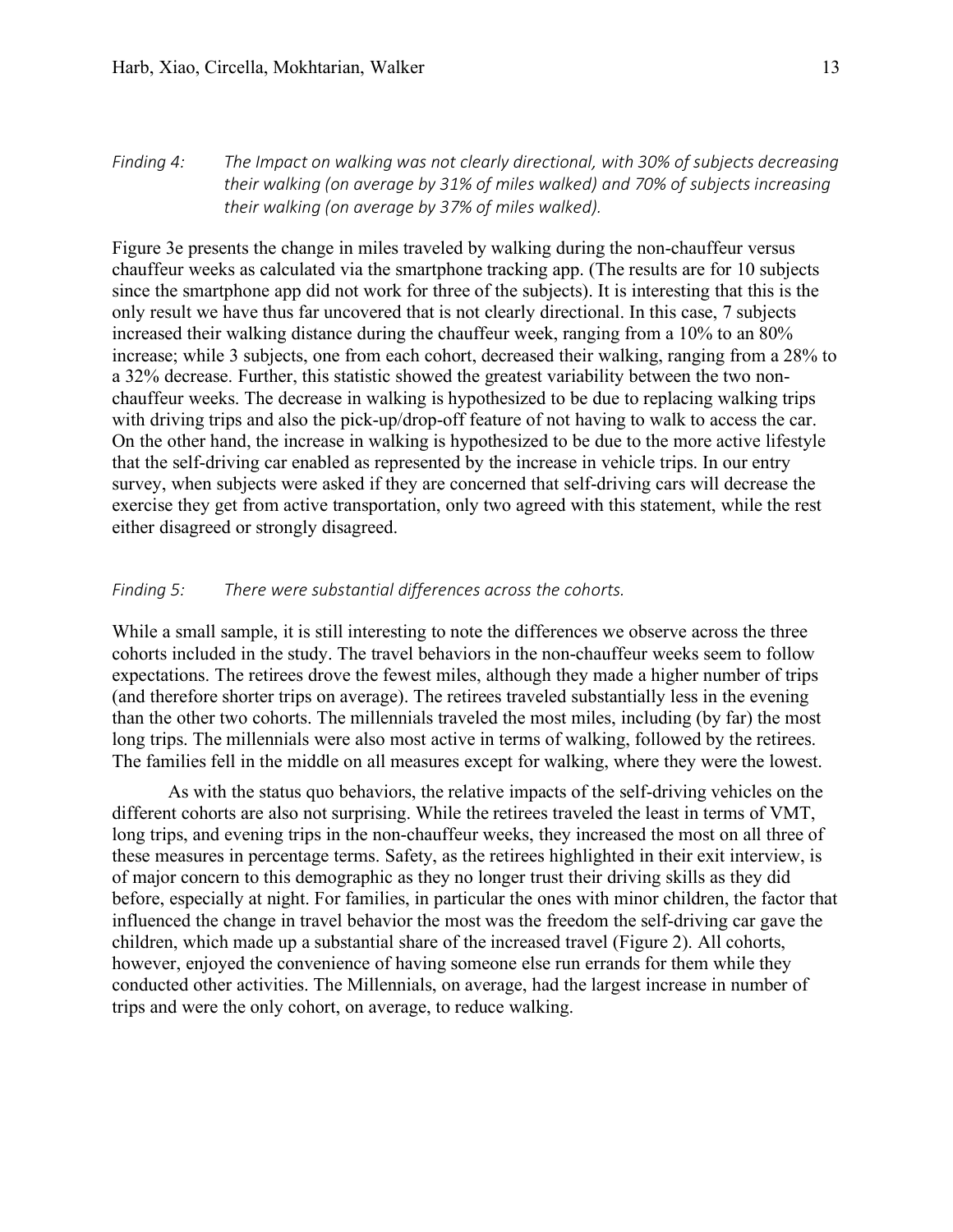Significant discussion about self-driving cars is related to the potential impact of the technology on mode choice, potentially decreasing use of public transportation and of active modes (biking, walking) (Malokin et al. 2015). We had hoped to provide such insight from our study. Unfortunately, the subjects we recruited were heavily auto-oriented, and thus we were not able to examine such impacts because the use of non-private auto modes (other than walking) was almost non-existent in our sample. We were also hoping to get information on substitution with TNC use (Uber/Lyft) as our subjects did report periodically using such services, but we did not observe such use during our study period. This is not too surprising given the fact that owning a vehicle is a prerequisite to participate. Our entry survey confirmed the auto-orientation. When asked about the mode of transport used to get to work/school, all subjects with such a trip indicated they use some form of personal vehicle, either as a driver or a passenger. Moreover, in the entry survey, subjects were presented with scenarios (going to school/work, dinner with friends, grocery shopping, etc.) where they had to choose between public transit and a selfdriving car, and they uniformly chose self-driving cars over public transit. Nevertheless, it is noteworthy that while there were a few transit trips recorded outside of the chauffeur week, there was zero use of public transit recorded during the chauffeur week.

### **Reflections on the Experiment Itself**

A critical question is how successful this experiment was in how well it was able to mimic what life may be like with a self-driving car. To get at this, in the offboarding process we asked a number of specific questions in the survey, asked an open-ended question in the survey, and spoke directly with a number of the subjects.

When asked how much subjects agreed with the statement "the experiment closely" replicated life with a self-driving car," four subjects agreed and one strongly agreed, while another four disagreed and two strongly disagreed, and one subject felt neutral. The use of the word "closely" may have been too strong as in our interviews with the subjects after the experiment, almost all subjects said that the experiment helped them get an idea of how life with a self-driving vehicle may change (or not change) their lives. Perhaps "reasonably" would have been a better word choice.

One of the main issues people had was regarding the chauffeur. The presence of a human in the car detracted from the feeling that it was a self-driving car. For example, some subjects felt guilty about sending the chauffeur on errands like taking care of their dirty laundry or having the chauffeur sit in the car doing nothing for long periods of time waiting for the next trip. Another chauffeur-related issue was that some subjects had multiple chauffeurs assigned during their chauffeur week, and there was an adjustment to each chauffeur. While the vast majority of our chauffeurs lived up to the "professional" claim of the driving service, there were issues with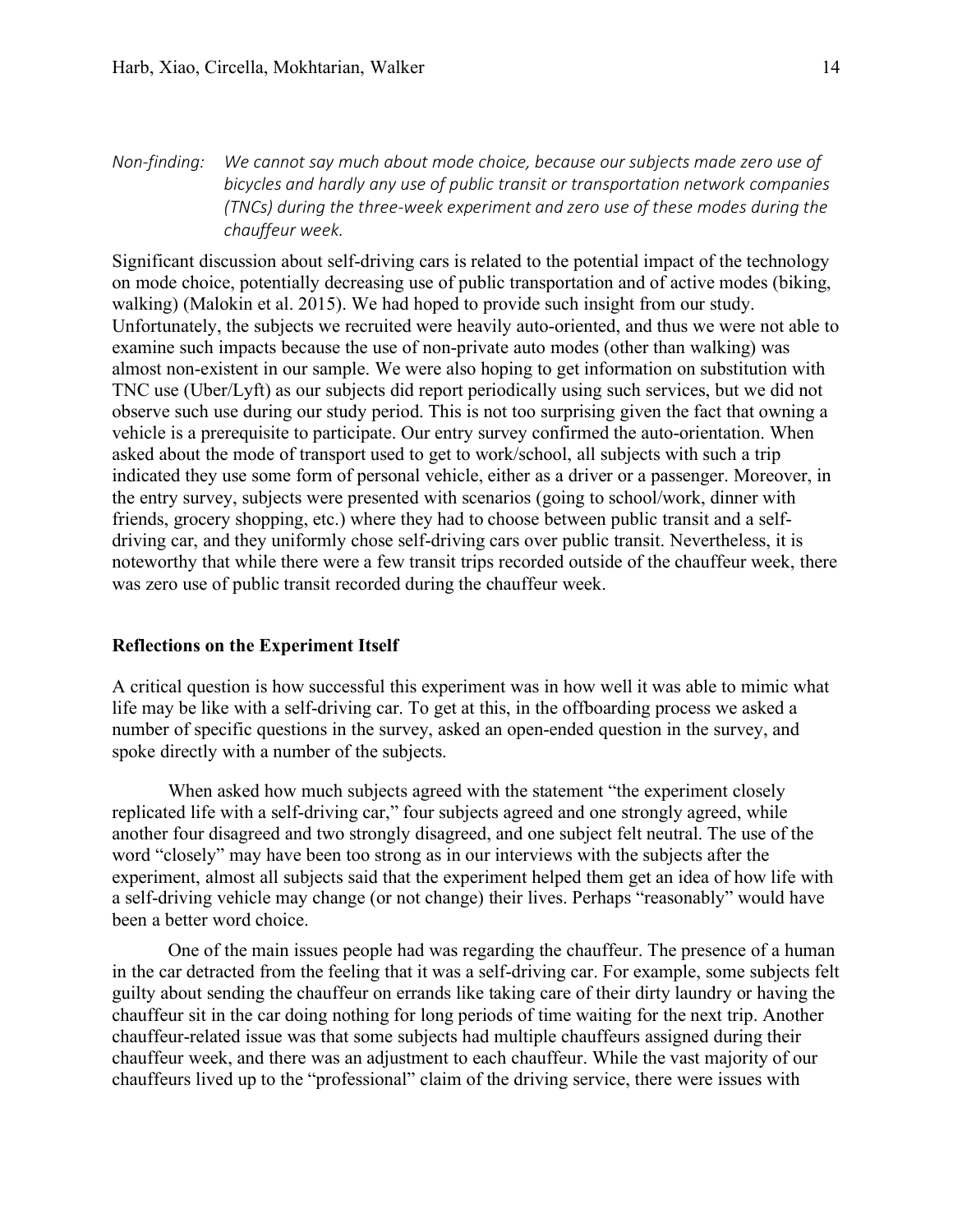chauffeurs including reported aggressive driving, not showing up on time, and in one case causing a fender bender.

Another issue was the 60-hour time budget. A self-driving car will be available 24/7 and not only 60 hours a week. We asked the subjects to submit a plan to allocate their 60 hours a week in advance so that we could schedule the chauffeurs. While they were able to make relatively dynamic adjustments to the schedule (e.g., a few hours in advance), some reported that pre-planning their week took away the spontaneity that self-driving cars offer.

Finally, there was a novelty issue. Subjects felt that one week was not enough to really get into a routine and a lifestyle in which they owned a self-driving car. For some subjects, although they already knew they could send the chauffeur on errands, it took them a couple of days to internalize the idea and actually do so.

With all these limitations, however, subjects still felt that they learned something from the experiment, and that they got a better sense of how their life might be once self-driving cars become available. In the exit survey, one Millennial summarized his experience as: "with all the limitations of the experiment, I definitely felt the benefits of a self-driving car. I noticed that I reach work less tired, I noticed that I can do work on my way back home and not worry much about traffic jams, and I noticed that my commute overall feels more pleasant."

Another Millennial highlighted the multitasking potential: "A self-driving car would be super helpful for multitasking! I would use self-driving cars a lot more for thoughtless activities that don't need me present. One thing that I noticed was that I was willing to use my car a lot more frequently to accommodate my friends and family. It also made going out and drinking a lot easier."

In their exit survey, a Family mentioned what, to them, was the most important benefit of having the self-driving car: "I spend a lot of time in the car driving my kids around to activities. Having a self-driving car would enable me to spend more time on work and would afford my kids more freedom."

Finally, a Retiree reported: "At my age, I am looking forward to the independence a selfdriving car will provide as my driving skills decline. I believe self-driving cars will improve safety in driving, a real boon."

### **CONCLUSION**

Researchers seem to agree that self-driving cars will increase individual vehicle-miles traveled and change travel and activity patterns. However, the predicted magnitude of the VMT increase varies considerably and the ways in which people may change activities (number, location, duration, type, timing, etc.) are largely uncertain. Our objective was to provide insight into these questions by employing a naturalistic experiment to project people into a futuristic environment via the use of chauffeurs. From the experiment, we are able to provide a new kind of data to shed light on these issues. While our sample is small, it represents real data from real people making adjustments in their everyday lives. We found an 83% overall increase in VMT. The number of long trips ( $>$ 20 miles) and trips after 6 pm increased by 91% and 88% respectively. Retirees were the cohort with the largest increase in these two trip types (175% and 246% respectively). 21%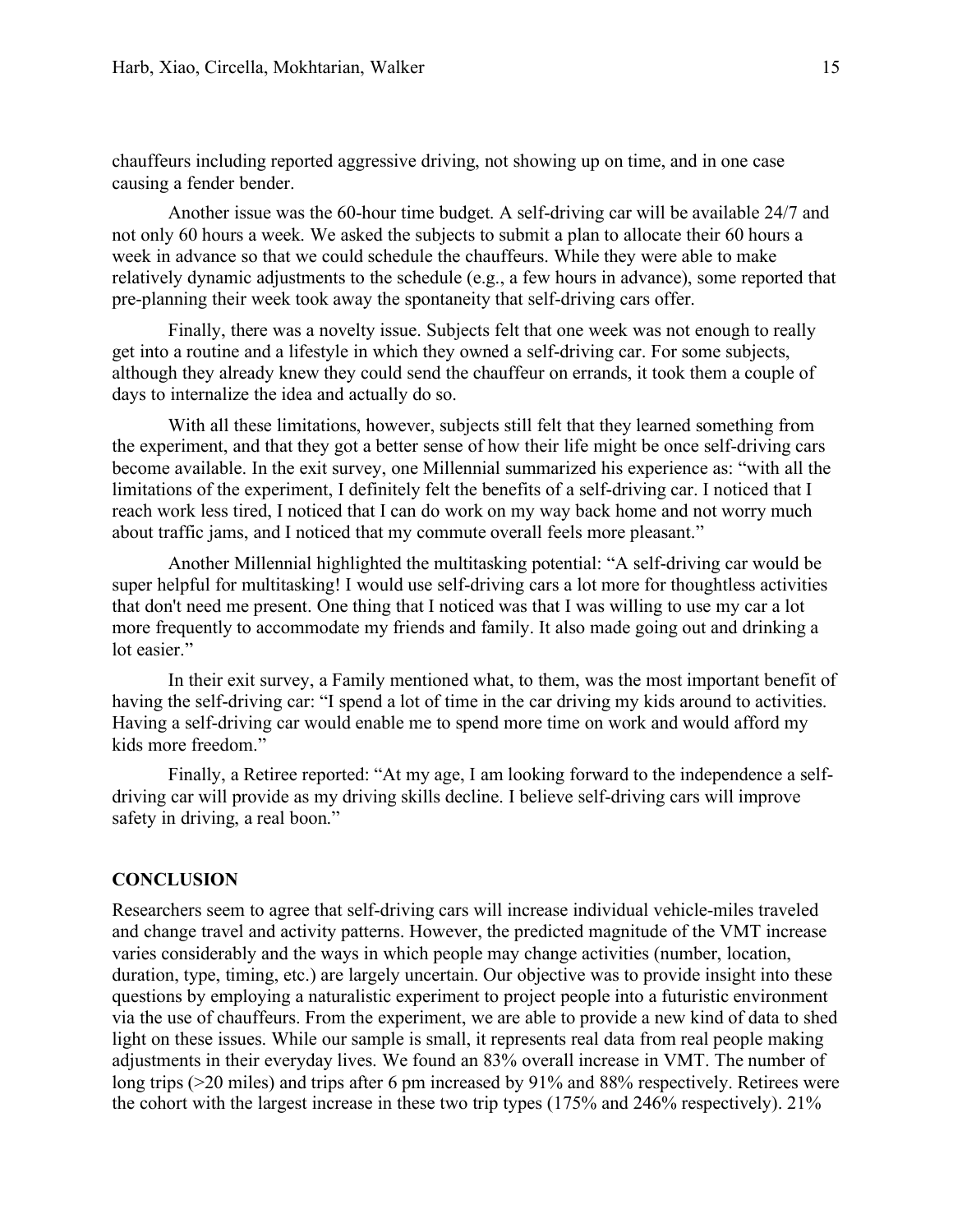of the increase in VMT was a result of "zero-occupancy" vehicles, where subjects sent their chauffeur on errands. For active transport, namely walking, there was a bidirectional impact in that 30% of the sample reduced their walking and 70% increased their walking. Comparing the unique impact the chauffeur service had on the travel behavior of the different cohorts, we observe unsurprising differences. The retirees, for example, benefited from the ability to travel at night and on longer trips without having to worry about safety. For families, children were chauffeured to activities without their parents, giving the children more freedom to travel and the parents more time to focus on other activities. These results provide new insight to the growing body of knowledge regarding our future with self-driving vehicles. Future work includes refining the experiment based on this beta test, increasing the size and diversity of the sample, and estimating travel demand models in order to quantify changes in utility under self-driving car scenarios.

# **ACKNOWLEDGEMENTS**

We thank Yoram Shiftan and Kostas Goulias for earlier discussions regarding the experimental design.

## **REFERENCES**

Bansal, P., Kockelman, K. M. (2016, November). Are we ready to embrace connected and selfdriving vehicles? A case study of Texans. Transportation, Volume 44, pp. 1–35.

Biersted, J., Gooze, A., Gray, C., Peterman, J., Raykin, L., Walters, J. (2014, February). Effects of Next-Generation Vehicles on Travel Demand & Highway Capacity. Fehr & Peers Think Initiative.

Childress, S., Brice, N., Billy, C., Stefan C. (2015) Using an activity-based model to explore possible impacts of automated vehicles. Transportation Research Record, Volume 2493, pp. 99– 106.

Daziano, R., Leard, B., Sarrias, M. (2017, March). Are consumers willing to pay to let cars drive for them? Analyzing response to autonomous vehicles. Transportation Research Part C, Volume 78, pp. 150-164.

Fagnant, D., Kockelman, K. (2014, January). The Travel and Environmental Implications of Shared Autonomous Vehicles, Using Agent-Based Model Scenarios, Transportation Research Part C, Volume 40, pp. 1-13.

Gertler, P. J., Martinez, S., Premand, P., Vermeersch, C. M., Warlings, L. B. (2011). Impact Evaluation in Practice (Second ed., pp. 54-55). N.p.: World Bank Group.

Jamson, A. H., Carsten, O. M., Lai, F. C., Merat, N. (2013, February). Behavioural changes in drivers experiencing highly-automated vehicle control in varying traffic conditions. Transportation Research Part C: Emerging Technologies, Volume 30, pp. 116-125.

Malokin, A., Circella, G., Mokhtarian, P. L. (2015, January). How Do Activities Conducted while Commuting Influence Mode Choice? Testing Transit-Advantage and Autonomous-Vehicle